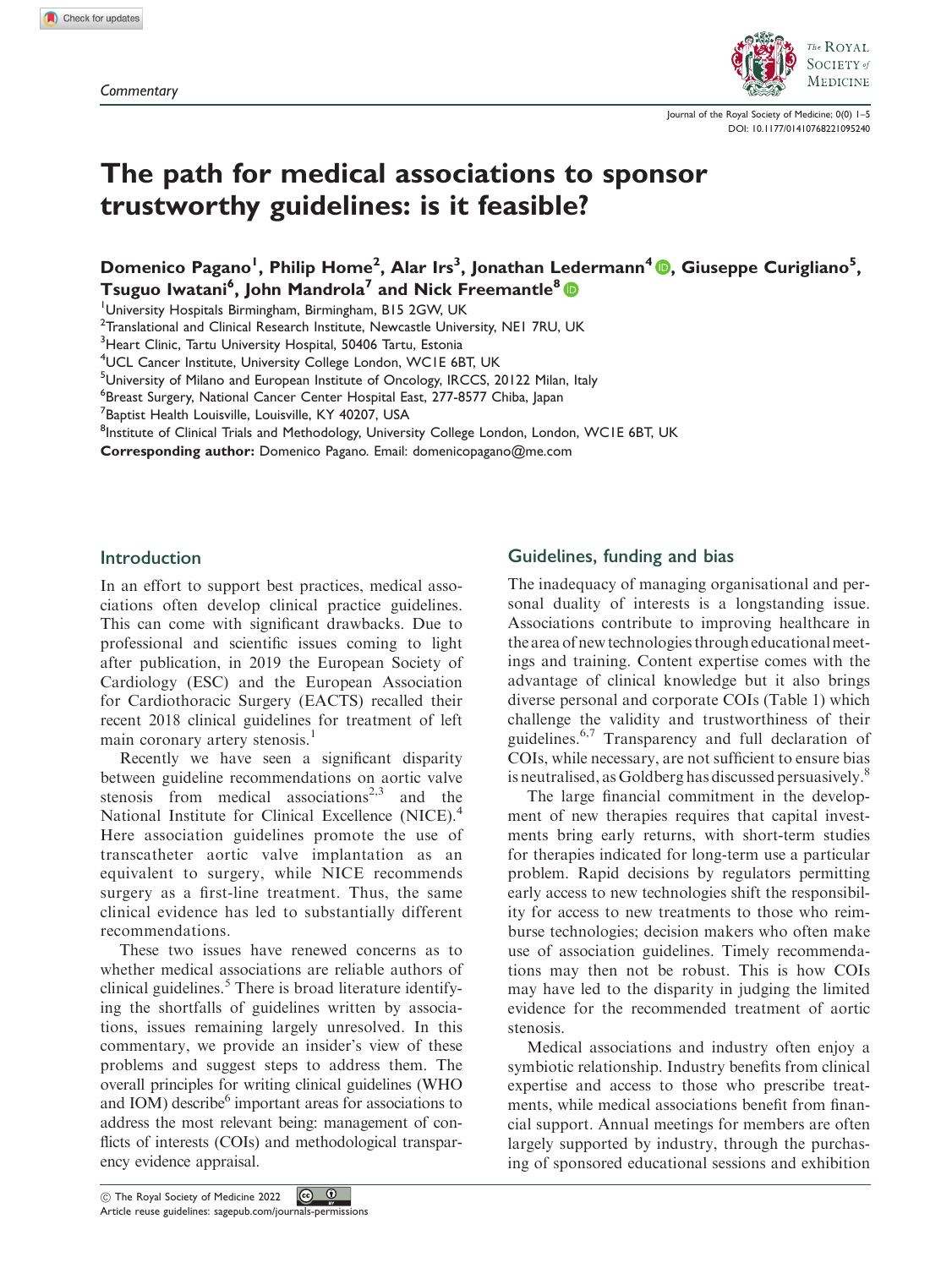Table 1. List of potential sources of bias in association guidelines.

- 1. Academic bias: from individuals with a belief stake in findings to which they have contributed intellectually (and which may be the source of their future status).
- 2. Clinician bias: from individuals whose practice funding depends on healthcare delivery.
- 3. Guidelines' developer bias: from industrial funding of the guidelines themselves.
- 4. Guidelines' developer bias: from personal and institutional funding of specialists concerned, leading to halo effects.
- 5. Patient-input bias: through insistence on a right to the latest technology even when unproven and/or not cost effective.
- 6. Healthcare funder bias: due to concern over affordability of new approaches, or through the lobbying of government by strategically important industry.
- 7. Political bias: from governments believing political capital can be gained by taking certain positions.
- 8. Association bias: often related to point 2, 3 and 5 above, but including industrial support for their activities, meetings and other activities.

space, and the surplus is often the major source of for associations.<sup>9</sup> Associations do not always accurately describe their ties with industry. Sometimes guideline funding is said to come from general funding (meaning it was not raised for the specific purpose of guideline production), $10$  and is often not described in detail. We suggest that associations should include details of individual industry relationships, including amounts and dates rather than consolidated under grouped financial income headings, as this level of transparency will enable the reader to comprehend the context in which a recommendation is made.

There are other interests that can contribute to bias when writing guidelines, as listed in Table 1, some non-financial. We speculate that the first two areas of COIs in the figure are the most important, seldom reported and the most difficult to mitigate. Associations often appear to lack robust process for the management of individual COIs.

It has become commonplace for content experts to play simultaneous and potentially conflicting roles first in the generation of evidence as trialists, second in codification of that evidence as guideline writers, and third as influential officials in medical associations playing a role in obtaining industry funding.<sup>11,12</sup> These overlapping roles can lead to a lack of self-appreciation of bias, and, at worst, may lead to unsafe guideline recommendations, as occurred in the joint ESC-EACTS myocardial revascularisation guidelines. $11-13$  An obvious and sometimes implemented solution is for trialists not to play a role in codifying practice in guidelines, but this tends to lead to exclusion of the very people who know the strengths and limitations of the evidence available. However, we believe that such assessments are better accomplished with a significant input from specialists in evidence-based critical appraisal with no connections to the evidence being appraised. The United States Preventive Services Task Force provides an example of an independent volunteer panel of national experts who make recommendations based on a rigorous review of existing peer-reviewed evidence.<sup>14</sup>

#### Examples of current practice

There is heterogenicity in the approach to dealing with COIs among different organisations. In diabetes, of particular note are guidelines from the American Diabetes Association (ADA), European Association for the Study of Diabetes (EASD) and International Diabetes Federation. The ADA's annually updated Standards of Care are nominally funded from 'general funds' without request for specific sponsorship, and the provenance of the writing is made clear.<sup>10</sup> Funding for the regularly updated ADA/EASD consensus reports on glucose-lowering management is also stated as coming from general organisation resources, but the associations' sources of support are not made clear.

The three UK, European and global diabetes associations are all known to have relationships with industry for guideline and conference activities, and all recognise issues around individual experts having dualities of interests when working on guideline and consensus documents. However, this is handled by a requirement for transparency rather than exclusion of individuals either from guideline groups or more particularly from chairing or being lead writer on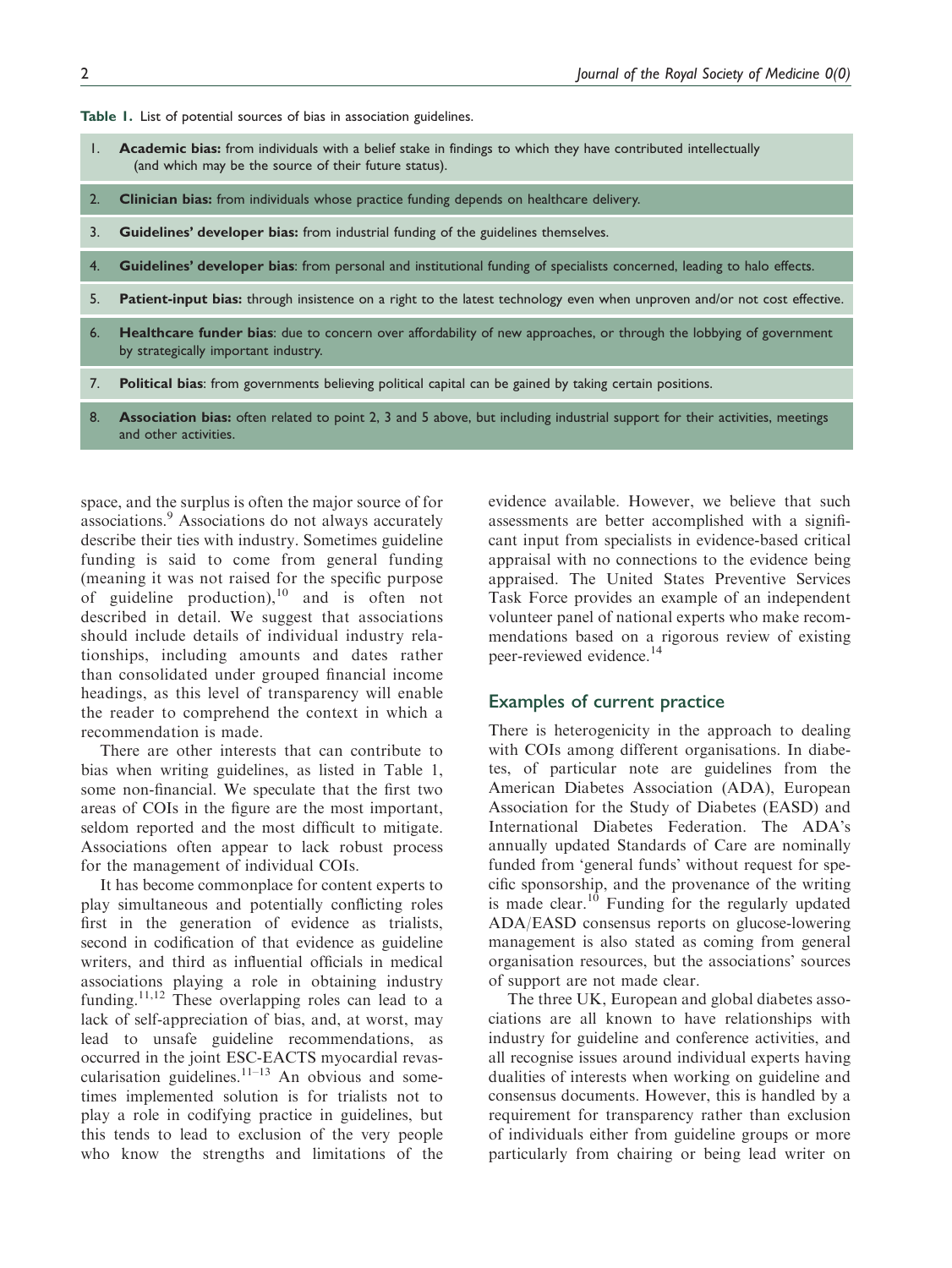such activities. Transparency may identify the potential for bias, but does not neutralise it. However, transparency in this manner may enable the implementation of specific strategies to address bias. For example, the chair of a guidelines group could be excluded if they are found to have financial conflicts above a specific monetary value. There is a need to balance the potential for bias and expertise. For example, it may exclude too many with product knowledge if all potential guidelines group members are required to have no COIs. This predetermined guidance on the management of conflicts within an organisation producing and disseminating guidelines could also identify red flag areas where individuals with specific conflicts abstain from offering a judgement.

The costs of cancer treatment are significant for healthcare and so are the financial investments in researching new therapies. Thus, oncology practice guidelines are important for optimising treatment and introducing new costly therapies. The European Society for Medical Oncology (ESMO) guidelines are used worldwide to guide treatment decisions and assist healthcare payers in evaluating the benefit of new anticancer drugs. All authors must declare any potential COIs. A compliance committee verifies if COIs generate potential bias in the writing process. Activities and responsibilities of the committee include implementing and managing the disclosure of interest policy, and overseeing background checks.

The American Society of Clinical Oncology guidelines, which have a major impact on oncology practice worldwide, require the majority of panel members (51%), including the panel chair, to be free of relevant industry relationships.<sup>15</sup> However, the issues with non-financial COIs (as illustrated in Table 1) and transparency about the source of funding remain.

It is not uncommon for ESC high-impact cardiovascular guidelines to be written and reviewed by members with significant and relevant industry financial ties.<sup>16</sup> The 2021 ESC-EACTS Guidelines for the management of valvular heart disease<sup>3</sup> were written by 21 authors, of whom 18 declare one or more financial COIs receiving unquantified income from industries (personal, institutional or both) whose products are included in the guidelines. Some authors declare owning shares or receiving royalties. Non-financial COIs were not reported, and the associations did not describe how these prevalent COIs were managed.

#### Recommendations and conclusion

In the USA, the [www.openpaymentsdata.cms.gov](http://www.openpaymentsdata.cms.gov) system, set up as a result of the Sunshine Act, provides some degree of transparency and validation of the payments declared by industry to physicians, although physicians often under-declare their income.<sup>17</sup> In Europe there is no mechanism to validate declared payments; such a transparent system is urgently needed despite barriers of cooperation between countries.

The task of converting available clinical evidence into robust treatment recommendations is not straightforward. High-quality evidence from randomised controlled trials (RCTs) is often unavailable, or when present, burdened with internal validity challenges, such as bias in design, execution, statistical analysis and interpretation of results. Thus, guideline recommendations require judgement and subjectivity, an area where unconscious bias from COIs may have adverse influence. A clear and reproducible process for guideline production should be described and implemented, with the link between evidence and specific guideline recommendations made explicitly. We recommend that associations invest in designing and implementing suitable protocols which describe the entire process including: how members are recruited to the task; identifying roles and responsibilities; and defining how evidence-based recommendations are derived. These steps should be part of formal standard operating procedures (SOPs) to ensure best internal practice.

With regard to transparency of the process itself, we first recommend that all COIs of all members are described; this should include non-financial COIs as illustrated in Table 1. But importantly, in addition, we recommend that all the steps to achieve a recommendation are published including minutes of the meetings, voting results where applicable and evidence tables provided to the panels. Given that the majority of clinical recommendations are often subjective and not based on robust trial evidence, it is important for the reader to understand how these are achieved and their strengths and limitations.

While transparency about COIs and how they might influence guideline process is an important step, we believe that most biases cannot be easily mitigated.<sup>18</sup> Associations should have pre-agreed procedures and guidelines on the management of COIs (financial and otherwise), which are known to introduce bias or perception of bias in the process and outcomes. When all COIs have been declared by potential members of the committees, we recommend that an independent compliance committee decides eligibility and to what extent participation is allowed against the pre-agreed SOPs. However, finding a true independent compliance committee can be challenging. It is important to recognise that the role of clinicians with significant COIs should be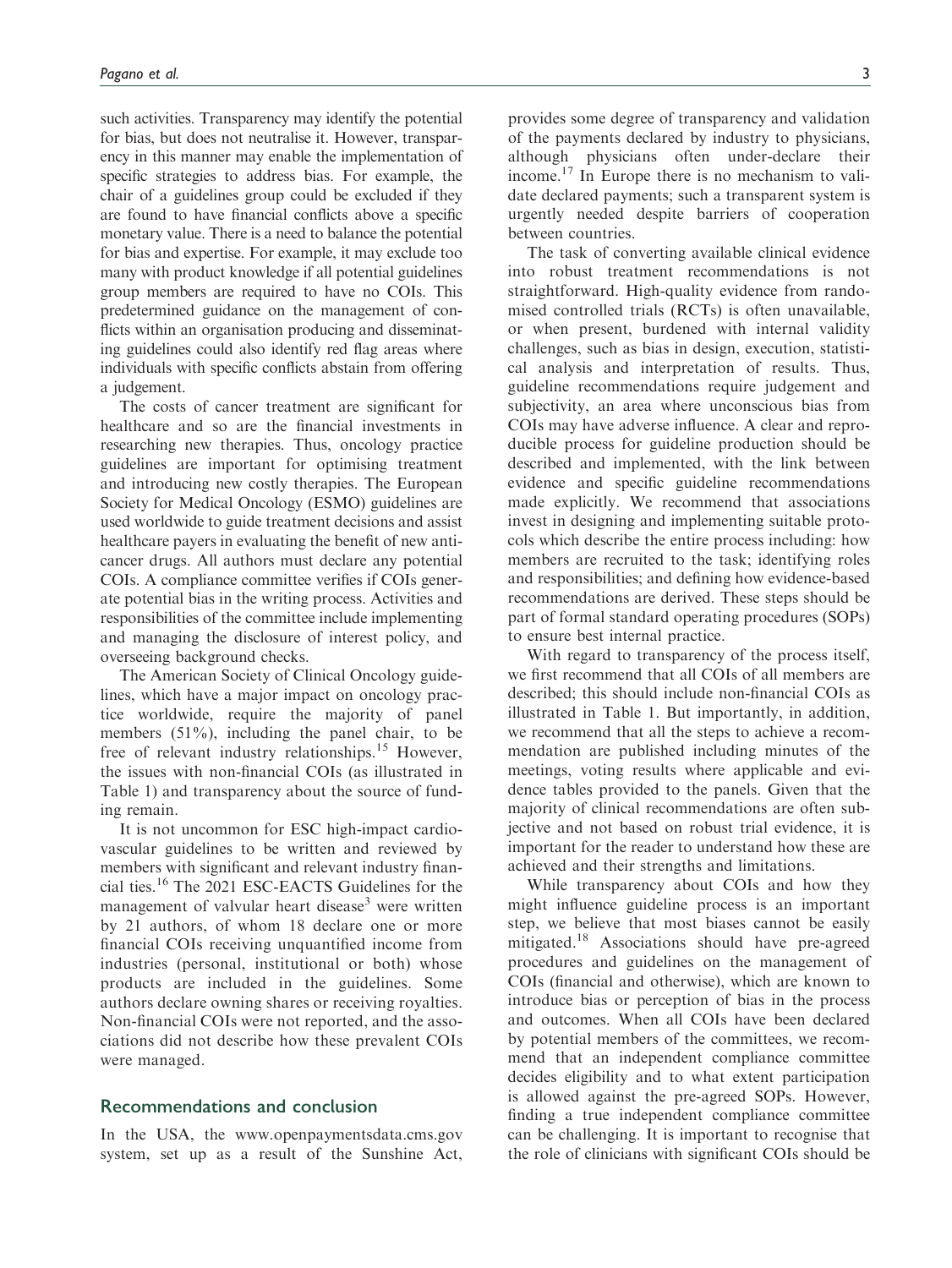very limited, and they should be excluded from the process of shaping the final recommendations.

While the input of clinical experts remains important, the discussions of the guideline groups should be reported by independent scientific 'writers' in the first instance, and can then be used to derive recommendations for editing and approval by all members. The role of formal organisations, such as GRADE or Cochrane collaboration, $19$  in the process may be enhanced. This will add independent methodological credibility and robustness, although presently their methodology struggles where the RCT evidence base is thin.

An independent accreditation process might be implemented to rate the quality of guidelines produced by associations against 'defined best practice'. Medical journals should publish only guidelines that meet required standards. However, medical associations often own their medical journals and this might add further pressures and bias. Independent editors are not immune to the attractions of guidelines to readers and citation rates. Associations should also establish opportunities for training participants in guideline development methodology a step which will provide an investment in the future for members and will facilitate the necessary change in culture.

Medical associations must recognise the significant limitations of their current approaches and embrace the necessary changes. The steps described above will go a long way to the enhancement of the trustworthiness of the guidelines if implemented.

However, in our experience, even with a call for such reform, there are practical challenges about how to assure that proposed significant changes would in be adopted and adhered to. Thus, short of professional associations no longer writing or sponsoring clinical guidelines, the challenges described may no-matter the specific reforms that are recommended, and perhaps implemented. Exemplars, such as The Conference on Harmonisation, have demonstrated how appropriate regulation can improve the integrity of research conduct. Embracing appropriate external standards could similarly lead to an improvement in the trustworthiness of guidelines.

#### **Declarations**

Competing Interests: The author(s) declared the following potential conflicts of interest with respect to the research, authorship, and/or publication of this article: DP is former Secretary General of the EACTS. EACTS receives grants and financial support from several pharma and medical device industries. DP has no financial disclosures. He was International Director, Society of Thoracic Surgeons – USA (2018–2021). PDH has led on many clinical trials and meta-analyses, and had lead roles in national (UK) and international guidelines. He has had personal and institutional funding for his research, lecturing and advisory activities from most major industrial partners in diabetes therapy and diagnostics. He advises national regulatory bodies in the UK, and reviews grant applications for Diabetes UK. AI is a board member at the Estonian Society of Cardiology which as an organisation receives funding for educational and research activities from most major cardiovascular pharmaceutical and technology companies. He is a staff member of the Estonian national medicines' regulator, a member of the Estonian National Guideline Advisory Board (which uses GRADE methodology) and of the Committee for Human Medicinal Products of the European Medicines Agency. The views expressed in this article are the personal views and may not be understood as being made on behalf of or reflecting the position of the European Medicines Agency. JL is vice-president of ESMO and editor of ESGO Gynaecological Cancer Guidelines; has received consultancy, advisory board and speakers fees from AstraZeneca, Tesaro-GSK, Clovis Oncology, Artios Pharma, Regeneron, Pfizer, Eisai and NeoPharm; his Institution has received grants from AstraZeneca and Merck/ MSD. TI and JM report no duality of interests. NF has been involved in the design and analysis of many clinical trials and meta analyses/network meta analyses. Through a grant to his institution, he advises EACTS on methodological questions and provides educational input, contributing to the development of several guidelines including collaboratively with other medical associations. He has provided advice to a number of manufacturers of drugs and devices including Abbott Singapore, Aimmune, ALK, AstraZeneca, Grifols, Galderma, Ipsen, Novatis, Sanofi Aventis and Gilead.

Funding: None declared.

Ethics approval: Not applicable.

#### Guarantor: DP.

Contributorship: All authors contributed to the drafting, revision and approval of this document. The views expressed are their own, and do not seek to express in any way the views of any organisation with which they are associated.

#### Acknowledgements: None.

Provenance: Not commissioned; peer-reviewed by Renato Ferreira da Silva and Rupasvi Dhurjati.

ORCID iDs: Jonathan Ledermann D [https://orcid.org/0000-](https://orcid.org/0000-0003-3799-3539) [0003-3799-3539](https://orcid.org/0000-0003-3799-3539) Nick Freemantle **b** <https://orcid.org/0000-0001-5807-5740>

# **References**

- 1. European Association of Cardio-Thoracic Surgery. Changing evidence, changing practice. See [www.eacts.](http://www.eacts.org/changing-evidence-changing-practice) [org/changing-evidence-changing-practice](http://www.eacts.org/changing-evidence-changing-practice) (last checked 15 March 2021).
- 2. Otto CM, Nishimura RA, Bonow RO, et al. 2020 ACC/AHA guidelines for the management of patients with valvular heart disease: a report of the American College of Cardiology/American Heart Association Joint Committee on Clinical Practice Guidelines. Circulation 2021; 143: e72–e227.
- 3. Vahanian A, Beyersdorf F, Praz F, et al. 2021 ESC/ EACTS guidelines for the management of valvular heart disease: developed by the task force for the management of valvular heart disease of the European Society of Cardiology (ESC) and the European